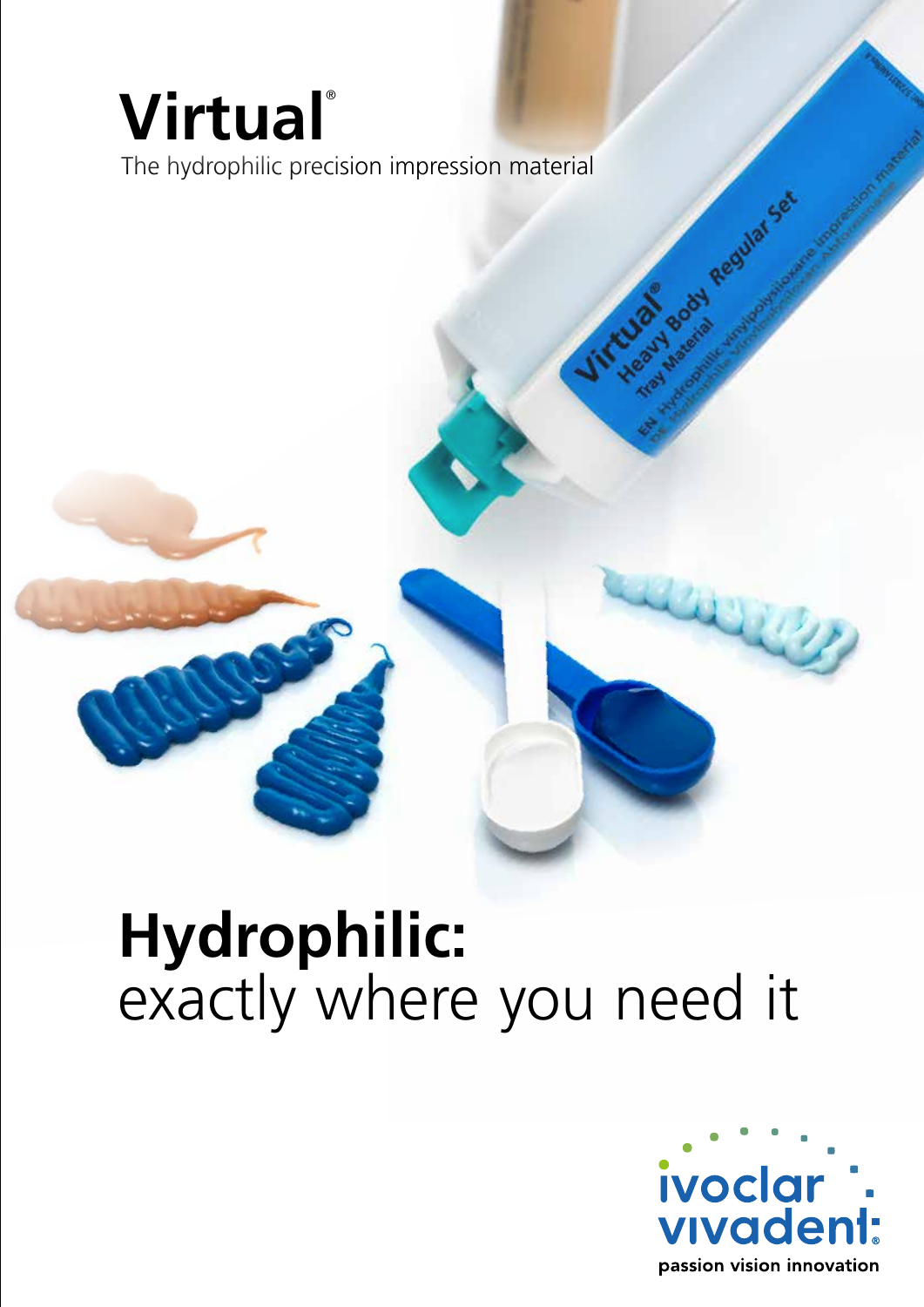## **Virtual**® Coordinated line of vinyl polysiloxane impression materials

Vinyl polysiloxane materials are the most commonly used category of material to take impressions because of their physical properties and user friendliness. They enable a tidy processing procedure and they are odourless and tasteless – Virtual falls into this category of materials.

Impression materials made of addition-cured vinyl polysiloxane (addition silicones) offer many benefits in restorative and prosthetic treatments:

Q.



**Find out about the benefits of the Virtual portfolio at:** www.ivoclarvivadent.com/ virtual-en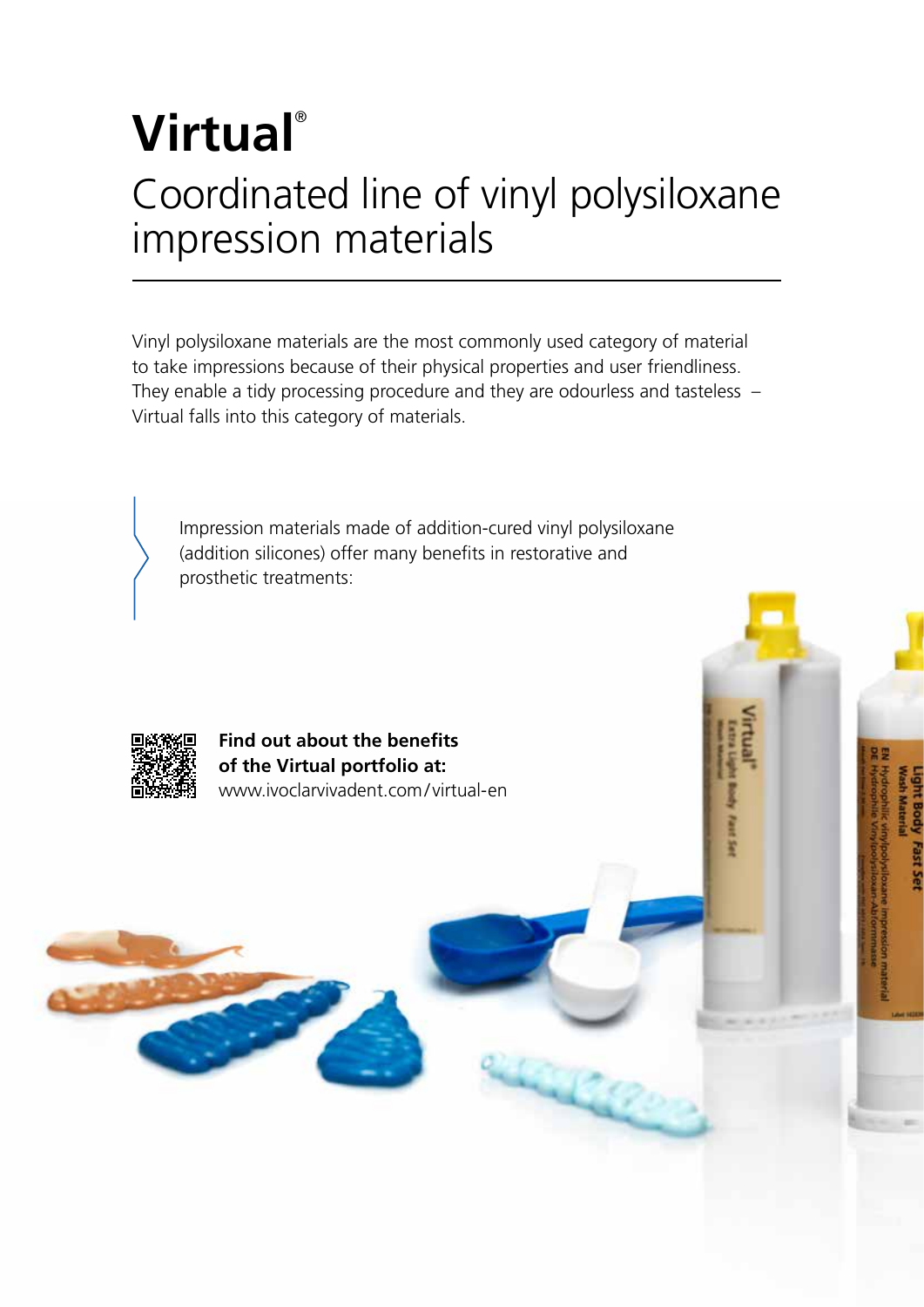#### **Hydrophilicity**

Unset impression material should demonstrate very good hydrophilic properties during the impression taking process, as hydrophylicity is an essential prerequisite for recording the very fine detail of the oral hard and soft tissues.

#### **Excellent dimensional stability**

Virtual impressions maintain their stability for up to two weeks. This means that there is no need to pour models immediately. Virtual impression materials are easy to disinfect and several models can be poured from one impression.

#### **Thermosensitive setting**

The thermosensitive characteristics of Virtual allow the setting reaction to be accelerated immediately after the impression tray is seated in the patient's mouth. This saves valuable chair time and ensures more precise impressions by reducing the risk of deformation.

#### **Coordinated handling properties**

Virtual offers high tear strength that allows even the finest marginal details to be captured accurately. Given the material's exceptional elastic recovery, impressions are easy to remove from the mouth and recover from deformation that may have occurred upon removal. Virtual is available in a range of different hardnesses, increasing from Virtual Extra Light Body to Virtual Heavy Body, to further assist users in achieving the impression results they want.

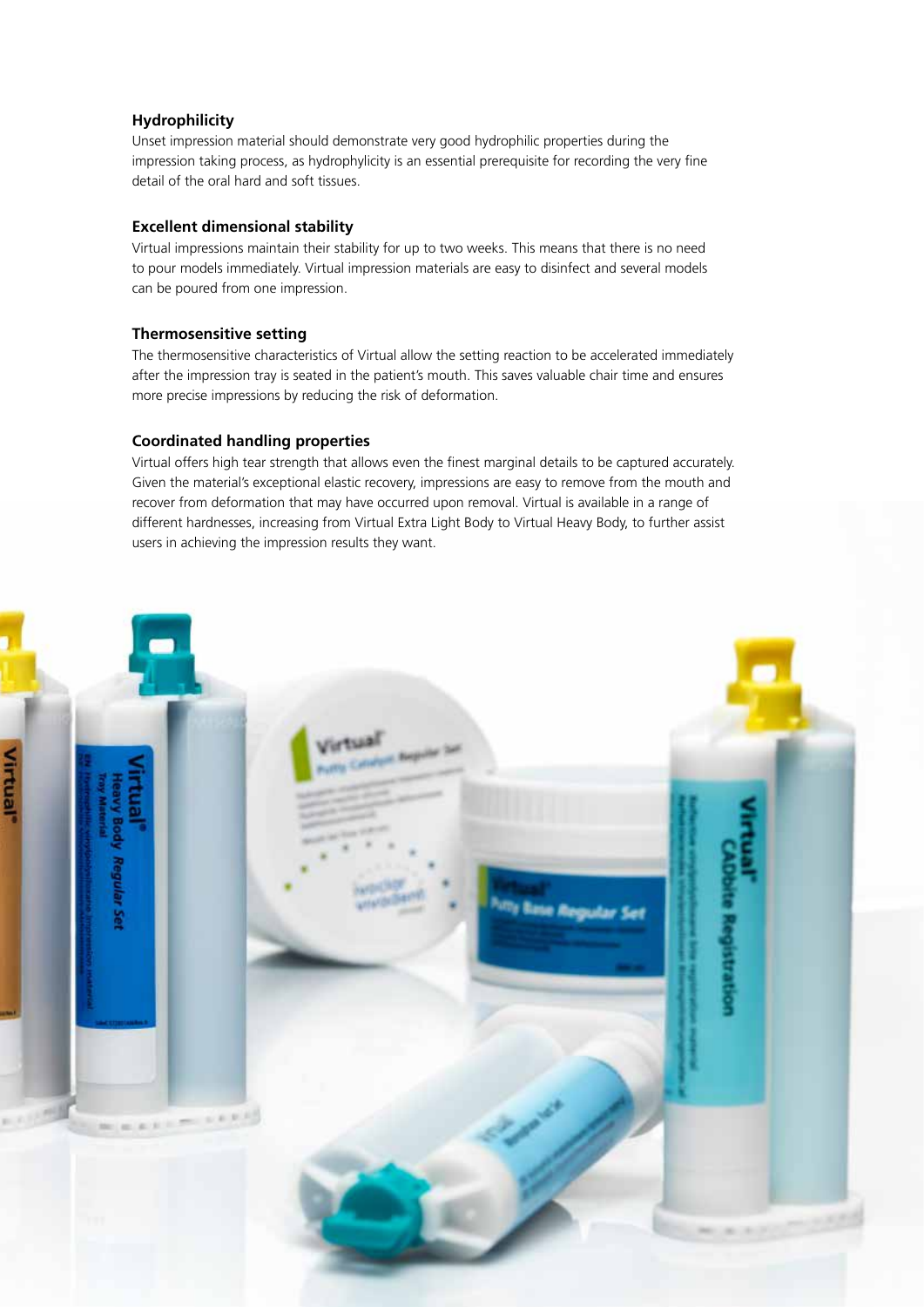## **Impressions** An important link between the practice and laboratory

Impressions represent a crucial link and tool of communication between the dental practice and laboratory. Good performance is essential as the quality of the plaster model and the accuracy of fit of the restoration depend on the quality of the impression.

Whether the impression is a single tooth or a full arch – the impression material should always provide an accurate capture of both the hard and soft tissues.

#### **Virtual is designed to provide accurate impressions of oral hard and soft tissues for the following areas of application:**

- Impressions used for the fabrication of indirect restorations (crowns, bridges, inlays, onlays and veneers)
- Dental implant impressions
- Matrix for wax-ups, treatment planning and study models
- Edentulous impressions
- Matrix to create temporary restorations
- Functional impressions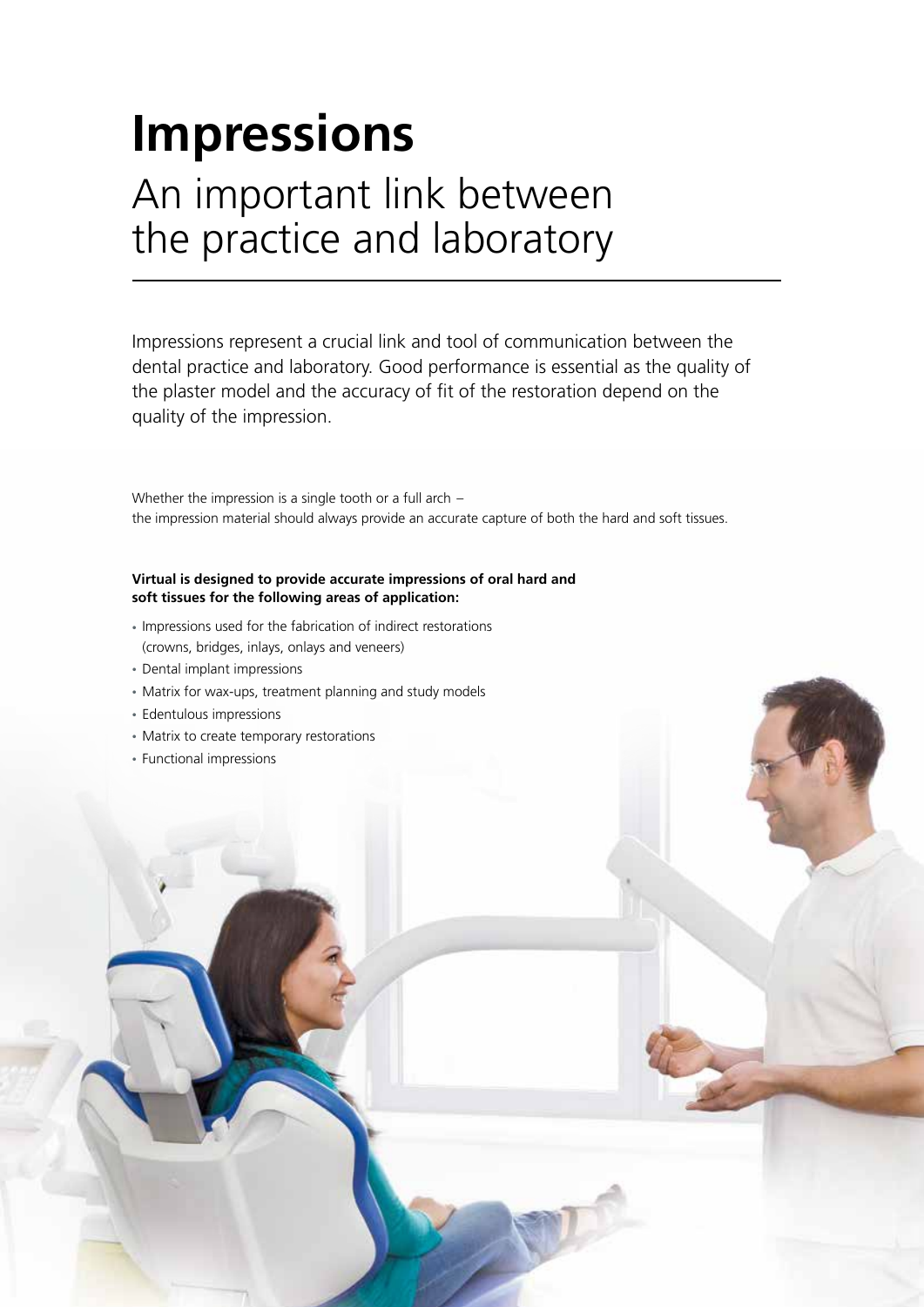### **Impression techniques**



Putty/wash impression **Virtual® Putty Virtual® Extra Light Body**



![](_page_4_Picture_4.jpeg)

Double-mix technique **Virtual® Heavy Body Virtual® Light Body**

![](_page_4_Picture_6.jpeg)

![](_page_4_Picture_7.jpeg)

Single phase impression **Virtual® Monophase**

![](_page_4_Picture_9.jpeg)

![](_page_4_Picture_10.jpeg)

|                                                        | <b>CONSISTENCY</b><br>acc. to ISO 4823        | <b>TECHNIQUE</b>        |  |
|--------------------------------------------------------|-----------------------------------------------|-------------------------|--|
| <b>Virtual Extra Light Body</b><br>Low viscosity       | Type 3<br>(Heavy/light impression)            | Putty/wash impression   |  |
| <b>Virtual Light Body</b><br>Low viscosity             | Type 3<br>(Putty/wash impression)             | Heavy/light impression  |  |
| <b>Virtual Monophase</b><br>Medium viscosity           | Type 2                                        | Single phase impression |  |
| <b>Virtual Heavy Body</b><br><b>High viscosity</b>     | Type 1                                        | Heavy/light impression  |  |
| <b>Virtual Putty</b><br>Kneadable, very high viscosity | Type 0<br>(Heavy/light impression)            | Putty/wash impression   |  |
| <b>Virtual CADbite Registration</b>                    | Optical data recording<br>(CAD/CAM technique) | Bite registration       |  |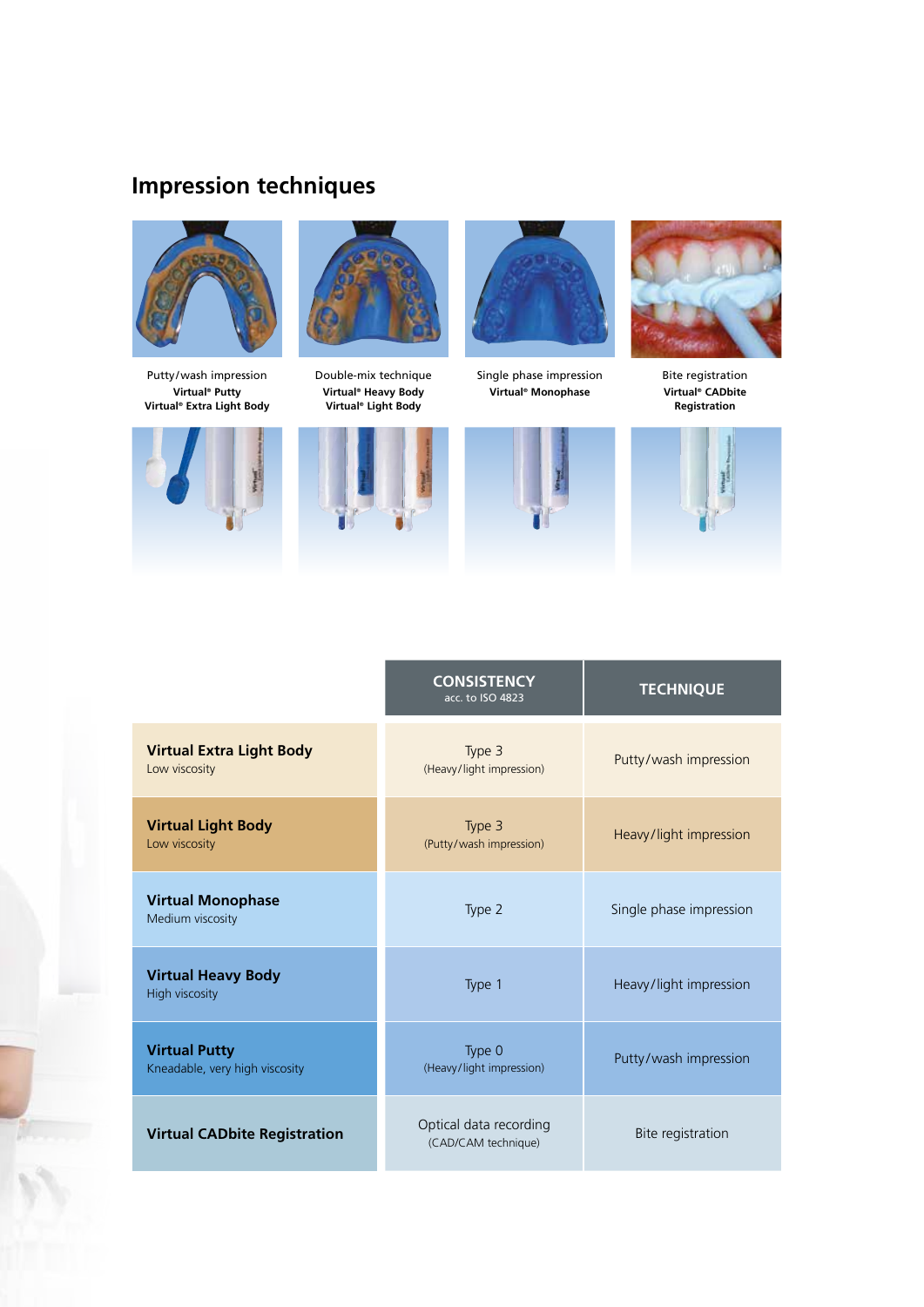## **Virtual**®  **CADbite Registration**

Scannable bite registration material offering fast setting and high final hardness

Virtual CADbite Registration is a material that has been especially optimized for bite registrations. Given its thixotropic consistency, the material does not flow from the occlusal surfaces into the interdental spaces. Its stability ensures an accurate capture of the antagonist dentition even if edentulous gaps are present.

#### **Fast setting time**

With an intraoral setting time of only 45 seconds, the material provides a pleasant impression-taking experience for patients with an increased rate of acceptance, thereby reducing the risks for inaccuracies. At the same time, Virtual CADbite Registration provides sufficient working time to allow full-arch bite records to be taken.

#### **High final hardness**

Due to the material's high final hardness of 32 Shore D and high fracture toughness, Virtual CADbite registrations are easy to trim and grind. In addition, undesirable shifts are prevented when adjusting the position of the casts in the articulator.

#### **Scannable**

Virtual CADbite Registration features a reflective surface. It delivers excellent results when capturing images with intraoral scanning devices. This attribute allows dental professionals to incorporate antagonist data directly in the design of tooth restorations with CAD/CAM technology.

![](_page_5_Picture_9.jpeg)

![](_page_5_Picture_10.jpeg)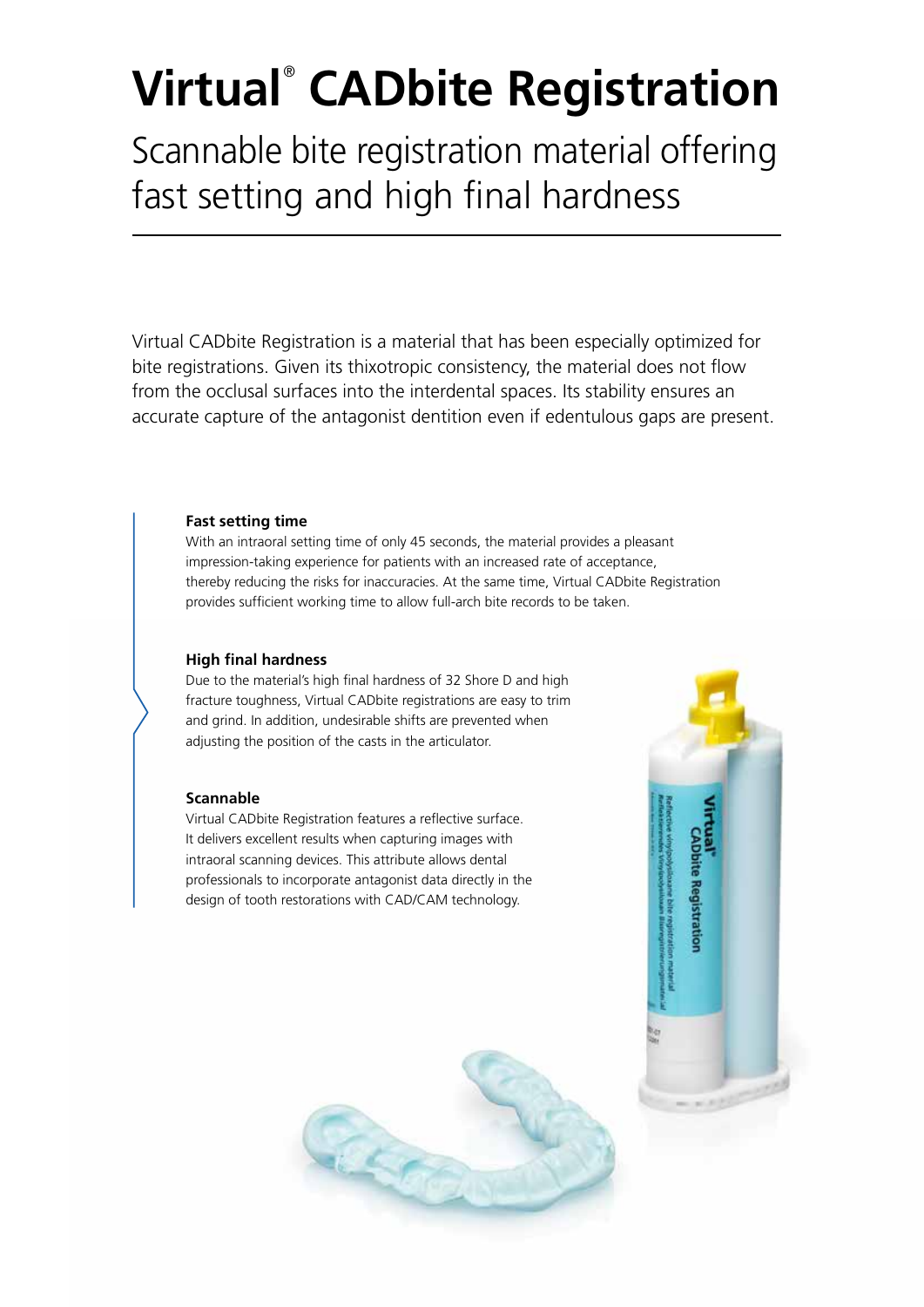### **Delivery forms / Technical data**

|                                             | <b>Extra</b><br><b>Light Body</b>                                         | <b>Light Body</b>                                                         | <b>Monophase</b>                                                                                                                                    | <b>Heavy Body</b>                                                                                                                                                  | Putty                                                 | <b>CADbite</b><br><b>Registration</b>                    |
|---------------------------------------------|---------------------------------------------------------------------------|---------------------------------------------------------------------------|-----------------------------------------------------------------------------------------------------------------------------------------------------|--------------------------------------------------------------------------------------------------------------------------------------------------------------------|-------------------------------------------------------|----------------------------------------------------------|
|                                             |                                                                           |                                                                           |                                                                                                                                                     |                                                                                                                                                                    |                                                       |                                                          |
| Shade                                       | Caramel                                                                   | Caramel                                                                   | Sea blue                                                                                                                                            | Sea blue                                                                                                                                                           | Sea blue                                              | Light blue                                               |
| Size                                        | 50 ml                                                                     | 50 ml                                                                     | 50 ml<br>380 ml                                                                                                                                     | 50 ml<br>380 ml                                                                                                                                                    | 2 x 300 ml                                            | 50 ml                                                    |
| <b>Delivery</b><br>forms<br>Fast<br>Regular | Refill<br>$2 \times 50$ ml<br>$+12$ mixing tips<br>562828 AN<br>562827 AN | Refill<br>$2 \times 50$ ml<br>$+12$ mixing tips<br>562830 AN<br>562829 AN | Refill<br>Refill<br>$2 \times 50$ ml<br>$2 \times 380$ ml<br>$+6$ mixing tips<br>+ mixer and<br>bajonet rings<br>594838 AN<br>562832 AN<br>562831AN | Refill<br>Refill<br>$2 \times 50$ ml<br>$2 \times 380$ ml<br>$+ 6$ mixing tips<br>+ mixer and<br>bajonet rings<br>594839 AN<br>562836 AN<br>594840 AN<br>562835 AN | Refill<br>$2 \times 300$ ml<br>562840 AN<br>562839 AN | Refill<br>$2 \times 50$ ml<br>+ mixing tips<br>607908 AN |
| <b>Working time</b><br>Fast<br>Regular      | 1:00 min.<br>1:30 min.                                                    | $1:00$ min.<br>1:30 min.                                                  | $1:00$ min.<br>$1:00$ min.<br>1:30 min.                                                                                                             | $1:00$ min.<br>$1:00$ min.<br>1:30 min.<br>1:30 min.                                                                                                               | $1:00$ min.<br>1:30 min.                              | max 0:30 min.                                            |
| Time in mouth<br>Fast<br>Regular            | 2:30 min.<br>4:30 min.                                                    | 2:30 min.<br>4:30 min.                                                    | 2:30 min.<br>3:30 min.<br>4:30 min.                                                                                                                 | 2:30 min.<br>2:30 min.<br>4:30 min.<br>4:30 min.                                                                                                                   | 2:30 min.<br>4:30 min.                                | min 0:45 min.                                            |
| Linear<br>dimensional change<br>(24h)       | $\leq 1.50\%$                                                             | $\leq 1.50\%$                                                             | $\leq 1.50\%$                                                                                                                                       | $\leq 1.50\%$                                                                                                                                                      | $\leq 1.50\%$                                         | $\leq 1.50\%$                                            |
| Strain in<br>compression<br>$(min - max)$   | $2 - 8%$                                                                  | $2 - 8%$                                                                  | $2 - 8%$                                                                                                                                            | $0.8 - 5%$                                                                                                                                                         | $0.8 - 5%$                                            |                                                          |
| Recovery<br>from deformation                | $\geq 96.5\%$                                                             | $\geq 96.5\%$                                                             | $\geq 96.5\%$                                                                                                                                       | $\geq 96.5\%$                                                                                                                                                      | $\geq 96.5\%$                                         |                                                          |
| <b>Detail</b><br>reproduction               | $20 \mu$                                                                  | $20 \mu$                                                                  | $20 \mu$                                                                                                                                            | $50 \mu$                                                                                                                                                           | $75 \mu$                                              | $\qquad \qquad -$                                        |
| <b>Shore A hardness</b>                     | $34 - 58$                                                                 | $52 - 62$                                                                 | $64 - 78$                                                                                                                                           | $68 - 80$                                                                                                                                                          | $58 - 69$                                             | $\equiv$                                                 |
| <b>Shore D hardness</b>                     | $\qquad \qquad -$                                                         | -                                                                         |                                                                                                                                                     |                                                                                                                                                                    |                                                       | 32                                                       |
| Scannability                                | $\overline{\phantom{0}}$                                                  | $\equiv$                                                                  |                                                                                                                                                     |                                                                                                                                                                    |                                                       | ✓                                                        |

![](_page_6_Picture_3.jpeg)

![](_page_6_Picture_4.jpeg)

![](_page_6_Picture_5.jpeg)

**Accessories** Refill 48 x Mixing tips, small **572806**<br>Refill 48 x Mixing tips, large **572807** Refill 48 x Mixing tips, large Refill 100 x Intra Oral Tips, small **572809** Refill 100 x Intra Oral Tips, large **572808**

Refill Dispenser 1:1 **572810** Refill 50 x Dynamic Mixer **600158**